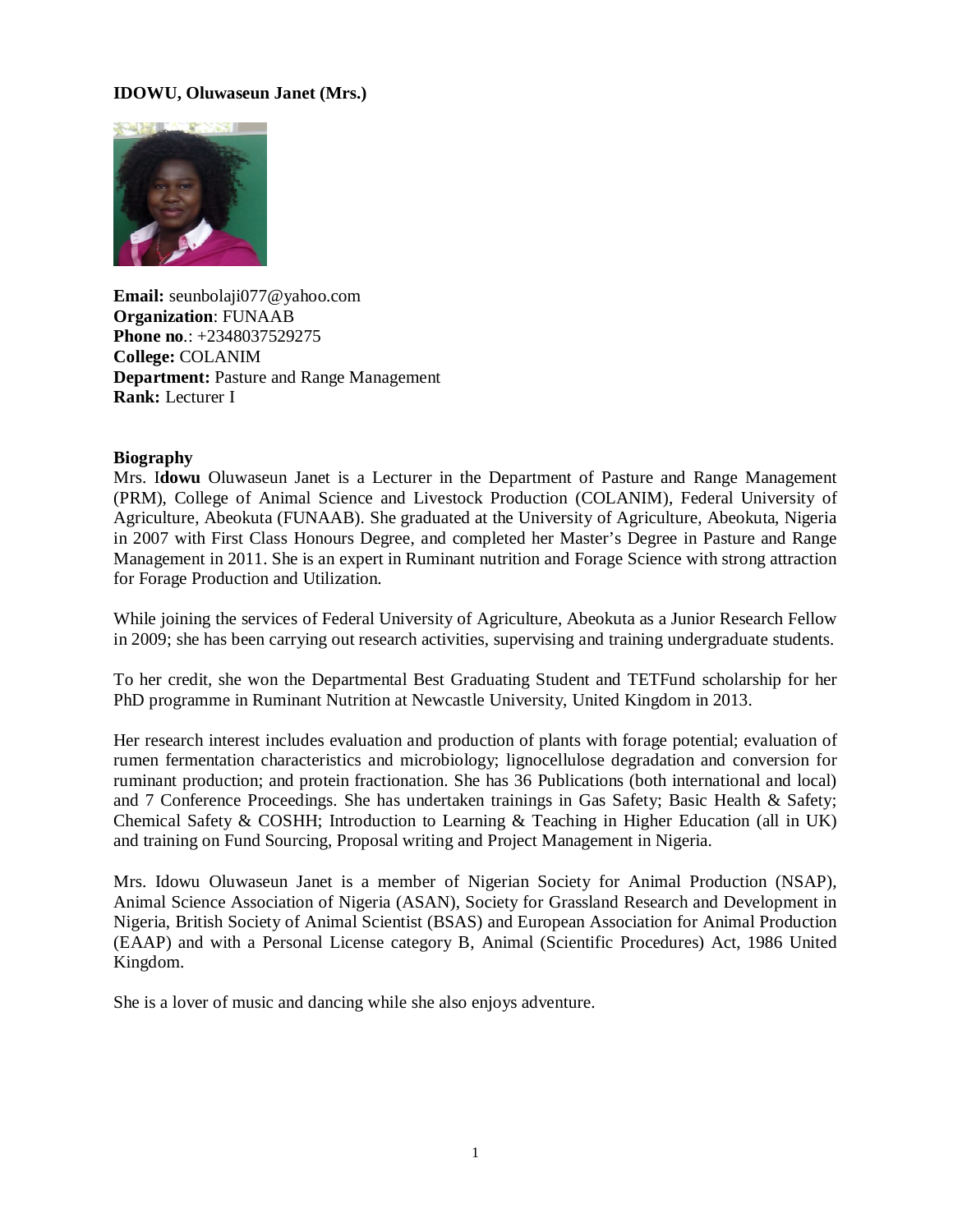# **CURRICULUM VITAE OF MRS. OLUWASEUN J. IDOWU**

#### **01. PERSONAL**

| i.                             | Name:                    | <b>IDOWU</b> , Oluwaseun Janet (Nee Bolaji)         |
|--------------------------------|--------------------------|-----------------------------------------------------|
| ii.                            | Date of Birth:           | $3rd$ March, 1983                                   |
| iii.                           | Place of Birth:          | Ibadan, Oyo State                                   |
| iv.                            | Age:                     | 36 years                                            |
| V.                             | Sex:                     | Female                                              |
| Vİ.                            | <b>Marital Status:</b>   | Married                                             |
| vii.                           | Nationality              | Nigerian                                            |
| viii.                          | Town & State of Origin:  | Ibadan, Oyo State                                   |
| ix.<br><b>Contact Address:</b> |                          | Department of Pasture and Range Management,         |
|                                |                          | College of Animal Science and Livestock Production, |
|                                |                          | Federal University of Agriculture,                  |
|                                |                          | P.M.B. 2240, Abeokuta. Ogun State, Nigeria.         |
| X.                             | Phone Number:            | +2348037529275, +447520225584                       |
| X1.                            | E-mail Address:          | seunbolaji077@yahoo.com                             |
| xii.                           | Present Post and Salary: | CONUASS 04/Step 03                                  |
| xiii.                          | Post on Promotion:       | Lecturer I                                          |

# **02. EDUCATIONAL BACKGROUND**

|      | a. Educational Institutions Attended             | <b>Dates</b> |
|------|--------------------------------------------------|--------------|
| i.   | Newcastle University, Newcastle Upon Tyne, UK    | 2013-2019    |
| ii.  | University of Agriculture, Abeokuta, Ogun State  | 2009-2011    |
| iii. | University of Agriculture, Abeokuta, Ogun State  | 2003-2008    |
| iv.  | Federal College of Education, Osiele, Ogun State | 1999-2002    |
| V.   | Queens School Ibadan, Oyo State                  | 1996-1998    |
| vi.  | St. Gabriel Commercial School, Ibadan, Oyo State | 1993-1995    |

# **b. Academic and Professional Qualifications with dates:**

| Ph.D (Ruminant Nutrition/Forage Science) | April, 2019                                                                                                                                                                                                |
|------------------------------------------|------------------------------------------------------------------------------------------------------------------------------------------------------------------------------------------------------------|
|                                          | May, 2011                                                                                                                                                                                                  |
|                                          | January, 2008                                                                                                                                                                                              |
|                                          | December, 2002                                                                                                                                                                                             |
|                                          | June, 1998                                                                                                                                                                                                 |
|                                          | M. Agric. (Pasture Production and Utilization)<br>iii. B. Agric. (Hons.) (First Class Division)<br>iv. N.C.E. Cert. (Agricultural Education) (Upper Credit)<br>v. West Africa School Certificate 'O' Level |

#### **c. Prizes, Honours, Scholarships, National and International recognition**

- i. Senate Award for First Class Students Department of Pasture and Range Management (2008)
- ii. University of Agriculture Graduate Fellowship (2008)
- iii. Postgraduate Tuition Scholarship for First Class Students in the University (2009)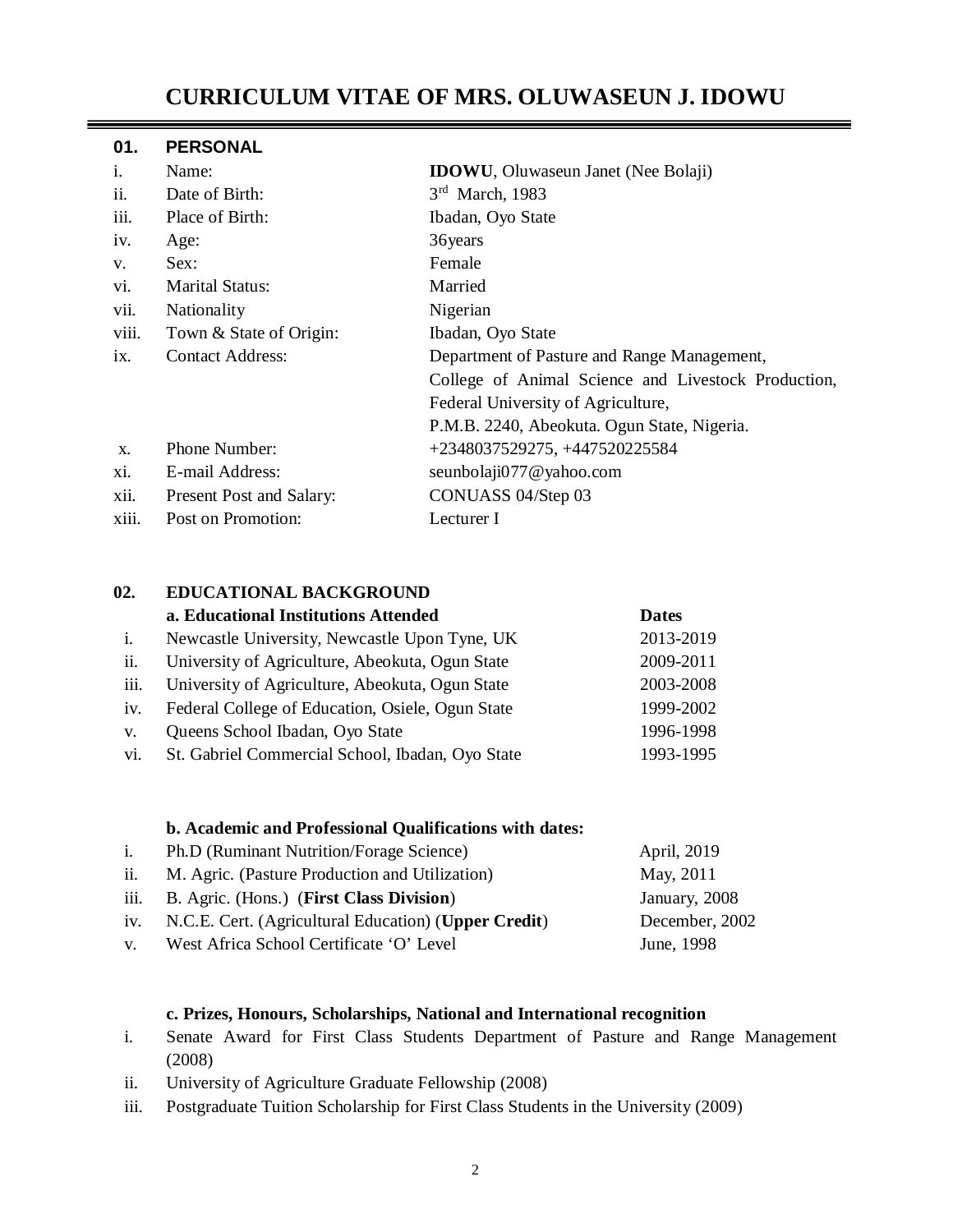| <b>WORK EXPERIENCE</b>                      |                                                                                                                                         | <b>DATES</b>                                                                                                                                                                     |
|---------------------------------------------|-----------------------------------------------------------------------------------------------------------------------------------------|----------------------------------------------------------------------------------------------------------------------------------------------------------------------------------|
| Department of Pasture & Range Management,   | Lecturer I                                                                                                                              | Oct, $2017 -$ till date                                                                                                                                                          |
| Federal University of Agriculture, Abeokuta |                                                                                                                                         |                                                                                                                                                                                  |
|                                             | Lecturer II                                                                                                                             | Oct, $2014 -$ Sept $2017$                                                                                                                                                        |
|                                             |                                                                                                                                         |                                                                                                                                                                                  |
|                                             |                                                                                                                                         | May, $2011 -$ Sept, $2014$                                                                                                                                                       |
|                                             |                                                                                                                                         |                                                                                                                                                                                  |
|                                             |                                                                                                                                         |                                                                                                                                                                                  |
| Federal University of Agriculture, Abeokuta |                                                                                                                                         |                                                                                                                                                                                  |
| Farm Fresh Limited, Ikorodu, Lagos State    |                                                                                                                                         | Farm Supervisor (NYSC) March 2008- March 2009                                                                                                                                    |
|                                             | Department of Pasture & Range Management,<br>Federal University of Agriculture, Abeokuta<br>Federal University of Agriculture, Abeokuta | <b>RESPONSIBILITY</b><br>Department of Pasture & Range Management, Assistant Lecturer<br>Department of Pasture & Range Management, Junior Research Fellow April 2009 – May, 2011 |

# **b) UNDERGRADUATE STUDENTS' SUPERVISION**

2011/2012 Session: Assisted with supervision of One (1) final year student project 2012/2013 Session: Assisted with supervision of Three (3) final year students' projects

# **c) UNIVERSITY TEACHING EXPERIENCE**

Assisted with teaching of the following courses:

| <b>Session</b> | Course code Course title |                         | Unit           | No of student | No of            |
|----------------|--------------------------|-------------------------|----------------|---------------|------------------|
|                |                          |                         |                |               | <b>lecturers</b> |
| 2009/10        | <b>AGP 597</b>           | Seminar I               |                | 50            | 5                |
|                | <b>AGP 598</b>           | Seminar II              |                | 50            | 5                |
|                | <b>FMP 301</b>           | Farm Practice I         | 2              | 683           | 11               |
|                | <b>FMP 302</b>           | <b>Farm Practice II</b> | 2              | 683           | 11               |
| 2010/11        | <b>AGP 597</b>           | Seminar I               |                | 64            | 5                |
|                | AGP 598                  | Seminar II              |                | 64            | 5                |
|                | <b>FMP 301</b>           | Farm Practice I         | $\overline{2}$ | 723           | 11               |
|                | <b>FMP 302</b>           | Farm Practice II        |                | 723           | 11               |

# **04. SPECIAL ASSIGNMENTS/COMMUNITY SERVICES**

| i. | Turnitin panel member, School of Agriculture, Food and Rural                    | $10/07/16$ to date    |
|----|---------------------------------------------------------------------------------|-----------------------|
|    | Development (AFRD), Newcastle University, Newcastle, UK.                        |                       |
|    | ii. Presenter at the 6 <sup>th</sup> Form Conference at Llanfyllin high School, | $8/12/16 - 9/12/2016$ |
|    | Llanfyllin, Wales, UK.                                                          |                       |
|    | iii. EAAP (European Federation of Animal Science) Student helper                | 29/08/16-2/09/16      |
|    | at the Annual Meeting in Belfast, United Kingdom.                               |                       |
|    | iv. Member, College Board, COLANIM, FUNAAB.                                     | $2011$ to date        |
|    |                                                                                 |                       |

v. Departmental Exam Officer - Assisted the HOD in processing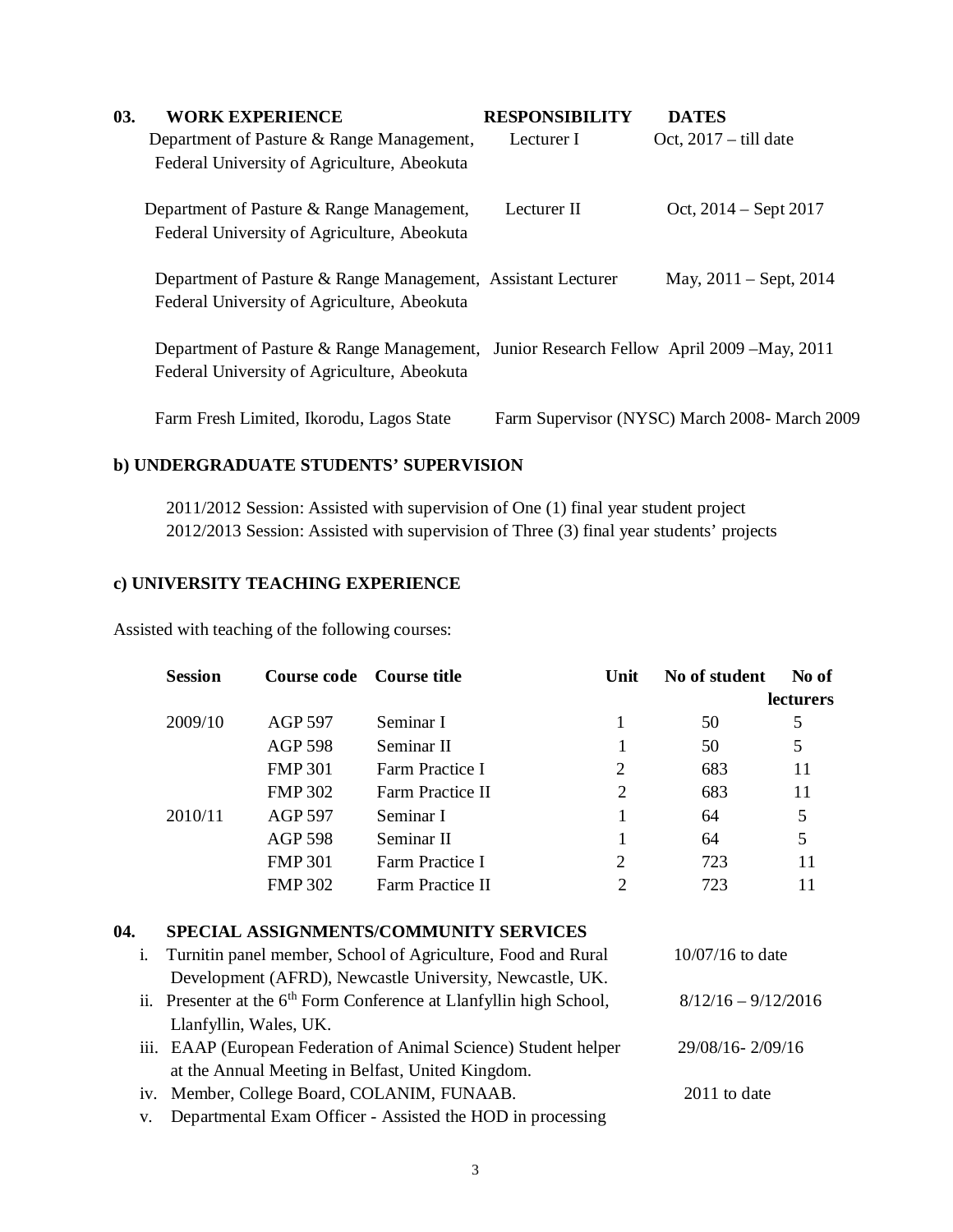| Departmental results                                             | 2011 to 2013 |
|------------------------------------------------------------------|--------------|
| vi. Undergraduate Assistant Seminar coordinator, PRM Dept.       | 2010 to 2013 |
| vii. Departmental Assistant coordinator, (FMP 301 & 302)         | 2009 to 2011 |
| viii. Member, Federal University of Agriculture, Abeokuta Alumni | 2009 to date |
| Association, Abeokuta Branch.                                    |              |

#### **05. TRAINING PROGRAMMES ATTENDED (with dates)**

- i. Training on Associate Fellowship of the higher education academy (HEA), Newcastle University, Newcastle, UK. Started 01/02/2019 - still ongoing
- ii. Training for acting as an assistant invigilator for exams involving PC and oral papers in small and large rooms, Newcastle University, Newcastle, UK. January 9, 2017.
- iii. Training on becoming Turnitin panel member, School of Agriculture, Food and Rural Development, Newcastle University, Newcastle, UK. July 10, 2016.
- iv. Gas safety training, Organized by Occupational Health and Safety Services, School of Agriculture, Food and Rural Development, Newcastle University, Newcastle, United Kingdom, May 12, 2016.
- v. Training on Introduction to Learning and Teaching in Higher Education, Newcastle University, Newcastle, United Kingdom, February 9 – 10, 2015.
- vi. Training required for Personal License category B, Animal (Scientific Procedures) Act, 1986 Universities' Training Group, Approved by the Universities' Accreditation Scheme at Newcastle University, Newcastle, United Kingdom, February 5 – 6, 2015.
- vii. Attendee of the course on Engineering Biology through Molecular and Microbial Ecology (CEG 8109) for Masters Students', February, 2015.
- viii. Workshop on document management Images and Tables, Newcastle University, Newcastle, United Kingdom, January 28, 2015.
- ix. Workshop on document management- Content and Layout, Newcastle University, Newcastle, United Kingdom, May 19, 2014.
- x. Workshop on data handling and spreadsheet skills, Newcastle University, Newcastle, United Kingdom, May 14, 2014.
- xi. Training on Basic Health and Safety, Organized by Occupational Health and Safety Services, Newcastle University, Newcastle, United Kingdom, March 26, 2014.
- xii. Chemical Safety and COSHH Training, Organized by Occupational Health and Safety Services, Newcastle University, Newcastle, United Kingdom, March 20, 2014.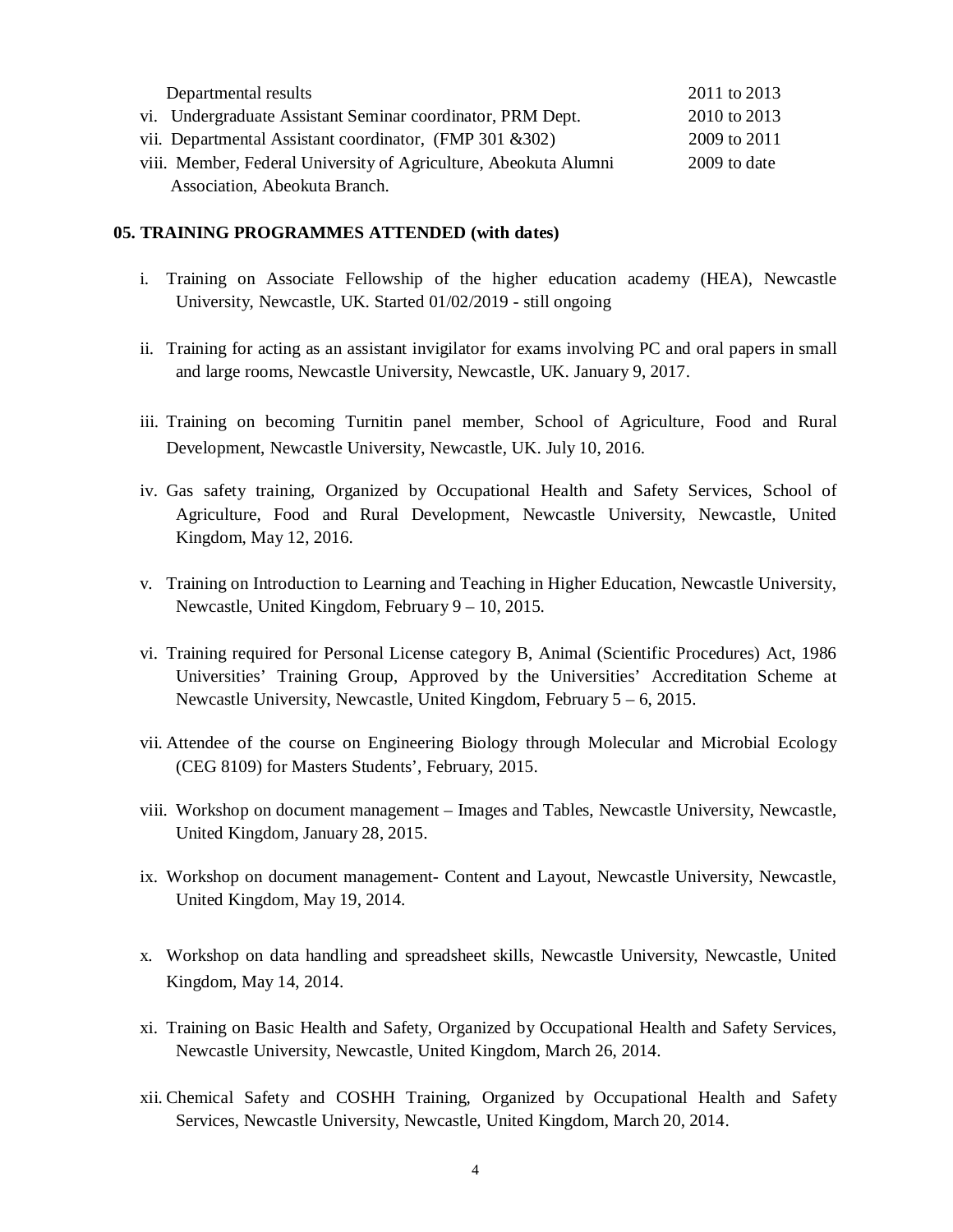- xiii. Workshop on communication and dissemination- Scientific writing, Newcastle University, Newcastle, United Kingdom, March 19, 2014.
- xiv. Workshop on advanced document management using Word and Endnote, Newcastle University, Newcastle, United Kingdom, February 18, 2014.
- xv. Workshop on communication and dissemination Editing and Proof reading your written work, Newcastle University, Newcastle, United Kingdom, February 13, 2014.
- xvi. Training Programme on Statistical Analysis and Data Management, Organized by Universal Conservices Limited (FUCONS, Limited), Federal University of Agriculture, Abeokuta, Nigeria, April 10 -11, 2013.
- xvii. Workshop on Fund Sourcing, Proposal writing, and Project Management, Organized by Directorate of Grants Management, Federal University of Agriculture, Abeokuta, Nigeria, December 3-5, 2012.
- xviii. Training on the use of power point for presentation, organized by ICT Resource Centre, University of Agriculture, Abeokuta, Nigeria, April 4, 2011.
- xix. Training on result processing system, organized by ICT Resource Centre, University of Agriculture, Abeokuta, Nigeria, March 23, 2011.
- xx. Training on WEB 2.0 application in-house workshop, organized by Centre for Internationalization and Partnerships, University of Agriculture, Abeokuta, Nigeria, November 3-4, 2010.

# **06. COMMENDATION**

Nil

### **07. MEMBERSHIP OF ACADEMIC/PROFESSIONAL BODIES**

- i. Member, Nigerian Society for Animal Production (NSAP)
- ii. Member, Animal Science Association of Nigeria (ASAN)
- iii. Member, Society for Grassland Research and Development in Nigeria.
- iv. Member, British Society of Animal Scientist (BSAS).
- v. Member, European Association for Animal Production (EAAP).

#### **08. RESEARCH INTERESTS OR COMMISSIONED PROJECTS**

- i. Provision of year round feed for ruminant animals through the investigation of lesser known plants.
- ii. Reduction of methane gas production in ruminant animal through the manipulation of feed and feedstuff.
- iii. Nutritive evaluation of plants with forage potential.
- iv. Grass/legume pastures for sustainable feed production.
- v. Biological improvement of low quality forages.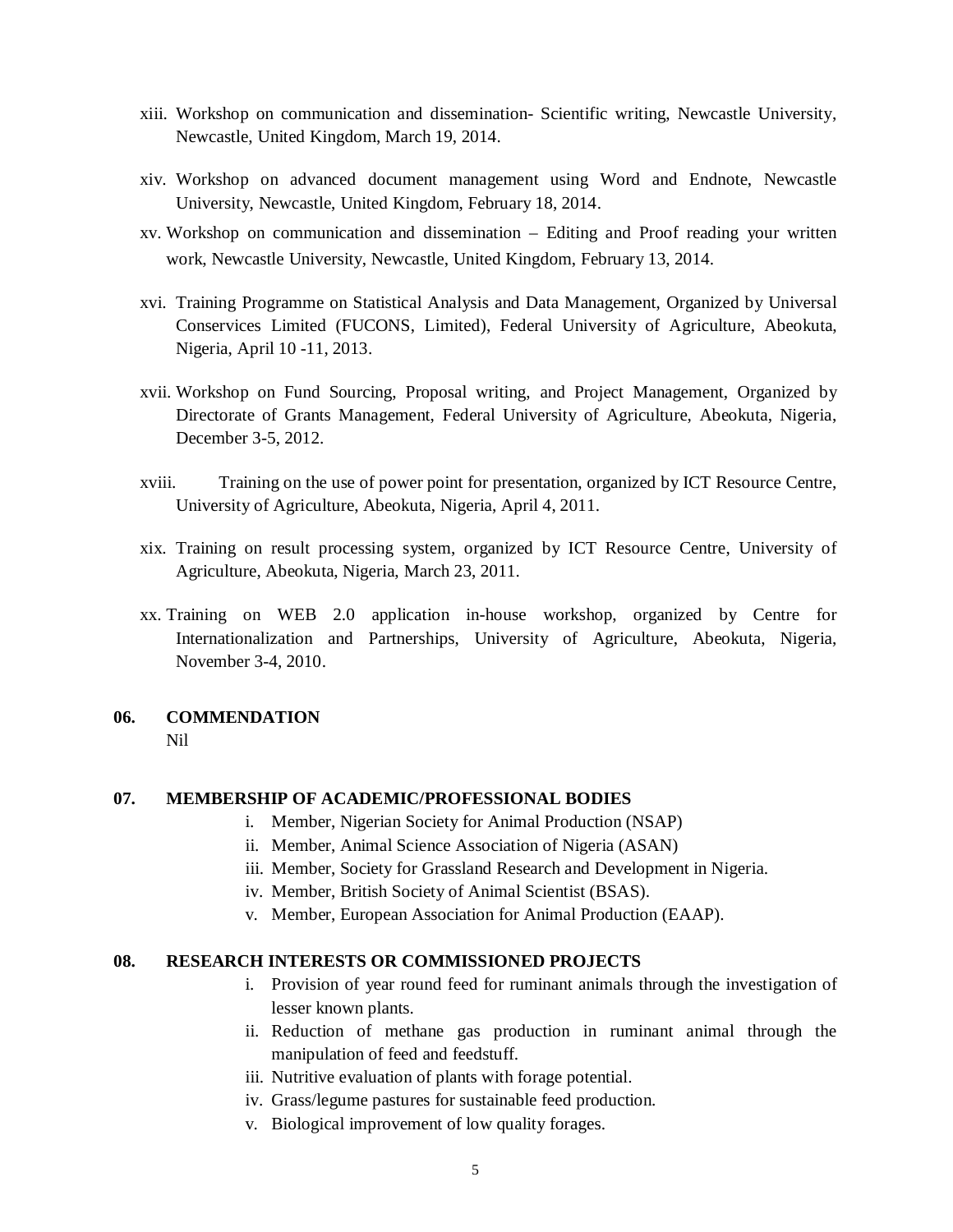- vi. Rumen anaerobic fungal isolation and identification as possible cellulolytic degraders.
- vii. Rumen microbial investigation.

# **09. PUBLICATIONS**

#### **a) Thesis/Dissertation**

**Bolaji, O. J.** (2019) Fungal treatment of selected matured forages to improve their vale for ruminant feeding. Ph.D. Dissertation, Newcastle University, Newcastle, United Kingdom. 373pp

**Bolaji, O. J. (**2011) Effects of some silvicultural operations on growth and nutritive quality of *Treculia africana* Var. Decne seedlings for livestock feeding. M. Agric Dissertation, University of Agriculture, Abeokuta, Nigeria. 125pp

**Bolaji, O. J. (**2007) Feeding value of *Anchomanes difformis* in West African Dwarf Sheep supplementary diets: Growth rate and Performance. B. Agric Project Report, University of Agriculture, Abeokuta, Nigeria. 36pp

### **b) Journals Publication**

- 1. Anele U. Y., Südekum, K.-H., Arigbede, O. M., Lüttgenau, H., Oni, A. O., **Bolaji, O. J.,** and Galyean, M. L. (2012). Chemical composition, rumen degradability and crude protein fractionation of some commercial and improved cowpea *(Vigna unguiculata L. Walp)* haulm varieties. *Grass and Forage Science.* **67 (2)**: 210-218. Doi:10.1111/j.1365-2494.2011.00835x. Published by Blackwell, UK.
- 2. Ojo V. O. A., Aina, A. B. J., Olanite, J. A., Amole, T. A., Anele, U. Y., Dele, P. A., Adeoye, S. A., and **Idowu, O. J.** (2012). Evaluation of the agronomic performance and nutritive values of *Tephrosia bracteolata guill. and perr*. and *Gmelina arborea* roxb prunnings at different stages of growth. *Journal of Agricultural Science and Environment* (Formerly ASSET). **12 (2):** 15- 25. Published by Federal University of Agriculture, Abeokuta. Nigeria.
- 3. **Idowu O. J**., Arigbede, O. M., Dele, P. A., Olanite, J. A., Adelusi, O. O., Ojo, V. O. A., and Sunmola, A. S. (2013). Nutrients intake, Performance and Nitrogen balance of West African Dwarf sheep fed graded levels of toasted *Enterolobium cyclocarpum* seeds as supplement to Panicum maximum. *Pakistan Journal of Biological Sciences.* **16 (23)**: 1806-1810. Published by Asian Network of Biological Sciences. DOI:10.3923/pjbs.2013.
- 4. Ojo V. O. A., Dele, P. A., Amole, T. A., Anele, U. Y., Adeoye, S. A., Hassan, O. A., Olanite, J. A., and **Idowu, O. J. (**2013). Effect of Intercropping *Panicum maximum* Var. Ntchisi and *Lablab purpureus* on the Growth, Herbage Yield and Chemical composition of *Panicum maximum* Var. Ntchisi at Different Harvesting Times. *Pakistan Journal of Biological*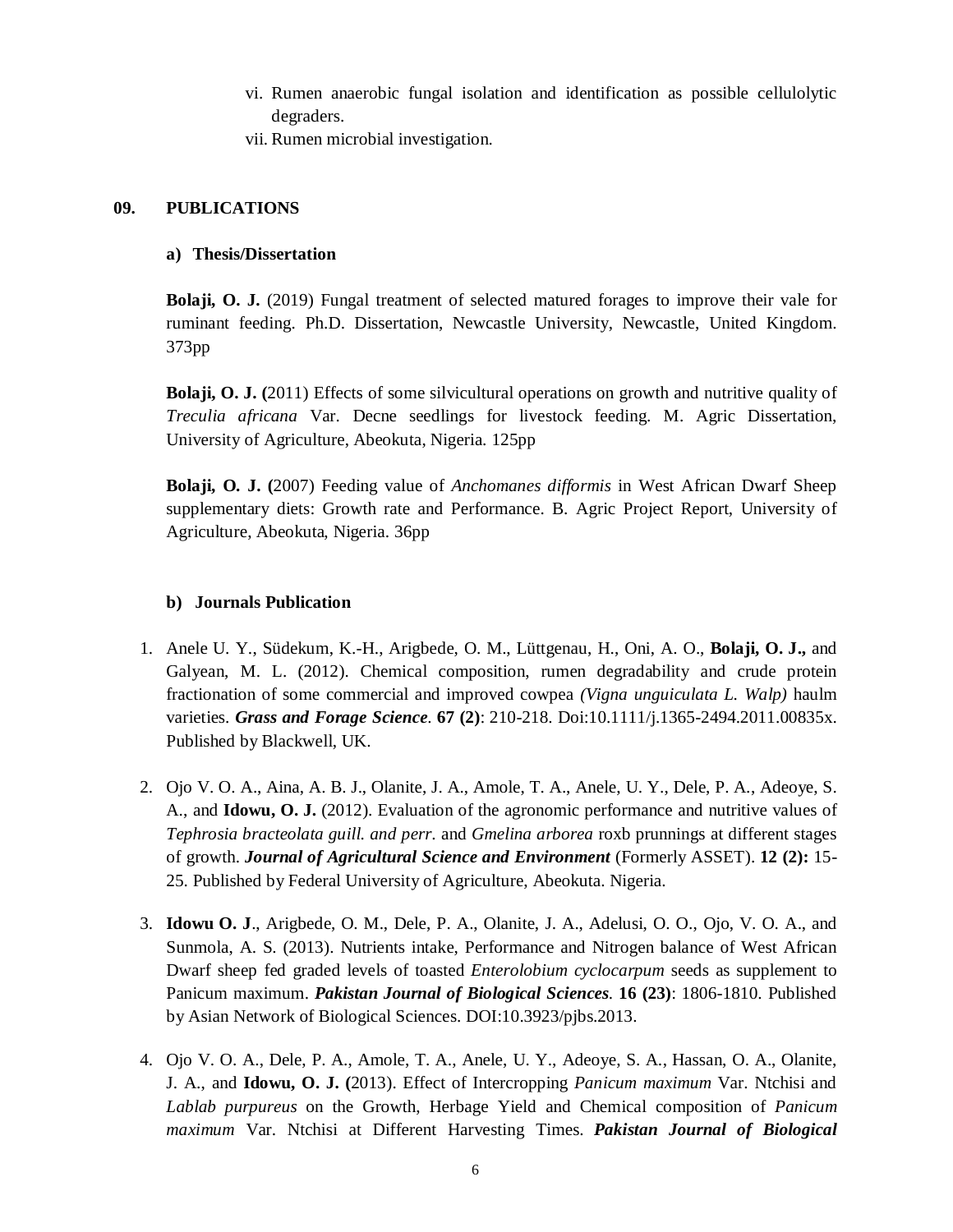*Sciences*. **16 (22)**: 1605-1608. Asian Network for Scientific Information, Pakistan. Published by Asian Network of Biological Sciences. DOI:10.3923/pjbs.2013.

- 5. **Idowu, O. J.,** Arigbede, O. M., Olanite, J. A., Adedire, M. O., Adeoye, S. A., and Adelusi, O. O. (2013). Effect of organic manure on germination, growth and proximate composition of *Treculia africana* Var. decne seedlings. *Journal of Agriculture and Biodiversity Research*. **2(6)**: 117-123. ISSN 2277-0836. Available online at [www.onlineresearchjournals.org/JABR.](http://www.onlineresearchjournals.org/JABR.)
- 6. Amole, T.A., Oduguwa, B. O., Jolaosho, A. O., Onifade, O. S., Arigbede, O. M., Olanite, J. A., Ojo, V.O.A., Dele, P.A., Aderinboye, R. Y., **Idowu, O. J.,** and Akinyemi, B. (2013). Effects of sole maize and maize-lablab silage on the ruminal volatile fatty acids (VFAS) grazing calves in the dry season. *Nigeria Journal of Animal Production*. **40**: 133-142. Published by Nigeria Society of Animal Production. Available online at <http://www.ajol.info/index.php/njap.>
- 7. Amole, T. A., Oduguwa, B. O., Shittu, O., Famakinde, A., Okwelum, N., Ojo, V. O. A., Dele, P. A., **Idowu, O. J.,** Ogunlolu, B., Adebiyi, A. O. (2013). Herbage Yield and quality of *Lablab purpureus* during the late dry season in Western Nigeria. *Slovak Journal of Animal Science,* **46 (1)**: 22-30. ISSN 1337-9984. Published by National Agricultural and Food Centre - Research Institute for Animal Production (RIAP) Nitra, Slovak Republic.
- 8. **Idowu, O. J.,** Arigbede, O. M., Olanite, J. A., Adedire, M. O., Adeoye, S. A., Adelusi, O. O., Amole, T. A., and Ojo, V. O. A. (2014). Effect of organic manure on growth and proximate composition of Treculia africana Var. decne seedlings. *Nigerian Journal of Animal Production*. **41**: 197-204. Published by Nigeria Society of Animal Production. Available online at <http://www.ajol.info/index.php/njap.>
- 9. Ojo, V. O. A., Aina, A. B. J., Fasae, O. A., Oni, A. O., Aderinboye, R. Y., Dele, P. A., **Idowu, O. J.,** Adelusi, O. O., Shittu, O. O., Okeniyi, F. A., and Jolaosho, A. O. (2014). Effects of supplementing *Leucaena leucocephala* and conserved forages from natural pasture on the performance of grazing calves. *Tropical Animal Health and Production*. **46 (1)**: 197-202. Published by Springer Netherlands.
- 10. Amole, T. A., Ojo, V. O. A., Dele, P. A., **Idowu, O. J.,** Adeoye, S. A. (2014). Influence of undersowing annual forage legumes in early maturing maize on its Grain yield and Quality of their forage mixtures, *African Journal of Range and Forage Science*, **31 (1)**: 59-64 ISSN 1022-0119, EISSN 1727-9380.Published by Taylor & Francis, UK.
- 11. \*Adelusi, O. O., Isah, O. A., Onwuka, C. F. I., Afolabi, R. O., Aderinboye, R. Y., and **Idowu, O. J.** (2016). Effect of tree leaves on rumen fermentation, microbial count and blood urea nitrogen of West African Dwarf goats. *Malaysian Journal of Animal Science*, **19 (2)**: 19-30. Published by Malaysian Society of Animal Production, Malaysia.
- 12. \*Ewetola, I. A., Olanite, J. A., Oni, O. A., Dele, P. A., Ojo, V. O. A., Olasupo, I. O., **Idowu, O. J.,** Jimoh, S.O., and Adekeye, A.B. (2016). Effect of organic manures sourced from different animal wastes on re-growth potential of *Panicum maximum* and *Brachiaria decumbens* in South Western Nigeria. *International Journal of Organic Agriculture Research and Development*, 12: 47-63. Published by Organic Agriculture Practitioners of Nigeria.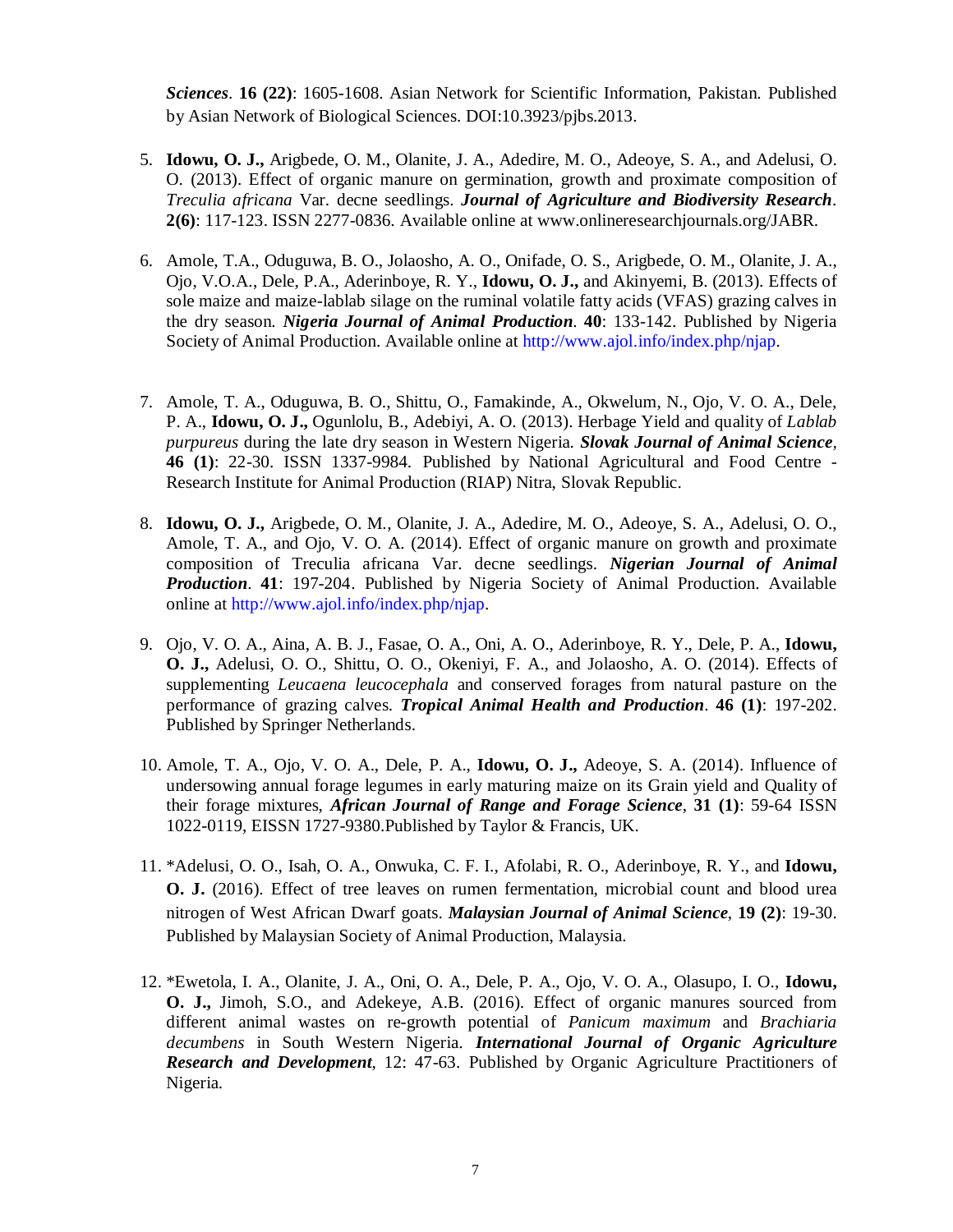- 13. \*Ojo, V. O. A., Akinade, G. A., Adetokunbo, G. A., Lamidi, A. A., Jolaosho, A. O., Aderinboye, R. Y., Amole, T. A., Akinbode, R. M., Okukenu, O. A. and **Idowu, O. J.** (2017). Silage quality of *Pennisetum purpureum* grass mixed with processed *Enterolobium cyclocarpum* seeds at varying proportions as affected by ensiling periods. Accepted for publication by Tropical Agriculture West Indies (Letter of Acceptance dated February 9, 2017).
- 14. **\*Idowu, O.J.**, Chaudhry, A.S., Dolfing, J. and Ojo, V.O.A. (2019). Influence of dry season on nutrients composition, secondary metabolites composition and antioxidant capacities of some tropical grasses. Accepted by Journal of Animal Production Research (Letter of Acceptance dated December 19, 2019).
- 15. Ojo, V.O.A., Adeyemi, T.A., Oyaniran, D.K., Adeoye, G.A., Yinusa, M.D., **Idowu, O.J.** and Onifade, O.S. (2019). Effects of tree legume seeds on silage quality of Panicum maximum at two stages of maturity. Accepted by Journal of Animal Production Research (Letter of Acceptance dated December 19, 2019).

#### **C) Publications in Referred Conference Proceedings.**

- 16. Arigbede, O. M., Anele, U. Y., Südekum, K. H., Olanite, J. A., Oni, A. O., Dele, P. A., and **Bolaji, O. J. (**2010). Effects of different manure sources and urea on chemical composition of three tropical pasture grasses*.* Proceedings, 89th Annual Conference of **American Society of**  Animal Science,  $11<sup>th</sup> - 15<sup>th</sup>$  July, 2010. Denver Colorado, USA.
- 17. Arigbede Moses, Anele Young, Sudekum Karl- Heinz, **Bolaji Oluwaseun J.,** Oni Adebayo, Peter Dele, Iyabo Sanusi, (2010). Chemical composition of different parts of Wildyam (*Anchomanes difformis*) and the nutritive potentials of its tuber for inclusion in small ruminant diets. International Research on Food Security, Natural Resource Material and Rural Development World Food System-a contribution from Europe Book of Abstracts **Tropentag**, September 14-16, 2010 in ETH Zurich, Switzerland.446p.
- 18. Arigbede O. M., **Bolaji, O. J.,** Olanite, J. A., Jolaosho, A. O., and Sanusi, I. M. (2010). Nutrient intake and Performance of WAD sheep supplemented with graded levels of *Anchomanes difformis* (Wild yam) and *Pennisetum purpureum*. An Appraisal *Proceedings 35th Annual Conference of Nigeria Society for Animal Production* **(NSAP)**, O. J. Babayemi, Abu, O. A. and Ewuola, E. O. (Eds.) 485-487. Published by NSAP.
- 19. **Bolaji O. J.,** Arigbede, O. M., Aniwe, P. A., Sunmola, A. S., Olanite, J. A. (2010). Nutrients intake and digestibility of West African Dwarf sheep fed with concentrate diets containing graded levels of toasted *Enterolobium cyclocarpum* seeds as supplement to *Panicum maximum*. An Appraisal *Proceeding 15th Annual Conference of Animal Science Association of Nigeria* **(ASAN)**, O. J. Ifut, Inyang, U. A., Akpan, I. P., and Ebeso, I. E. (Eds.) 617-619. Published by ASAN.
- 20. Arigbede O. M., **Bolaji, O. J.,** Dele, P. A., Ojo, V. O. A., Olanite, P. O., Jejeniwa. (2011). Nutrients intake and digestibility of West African Dwarf Rams fed with graded levels of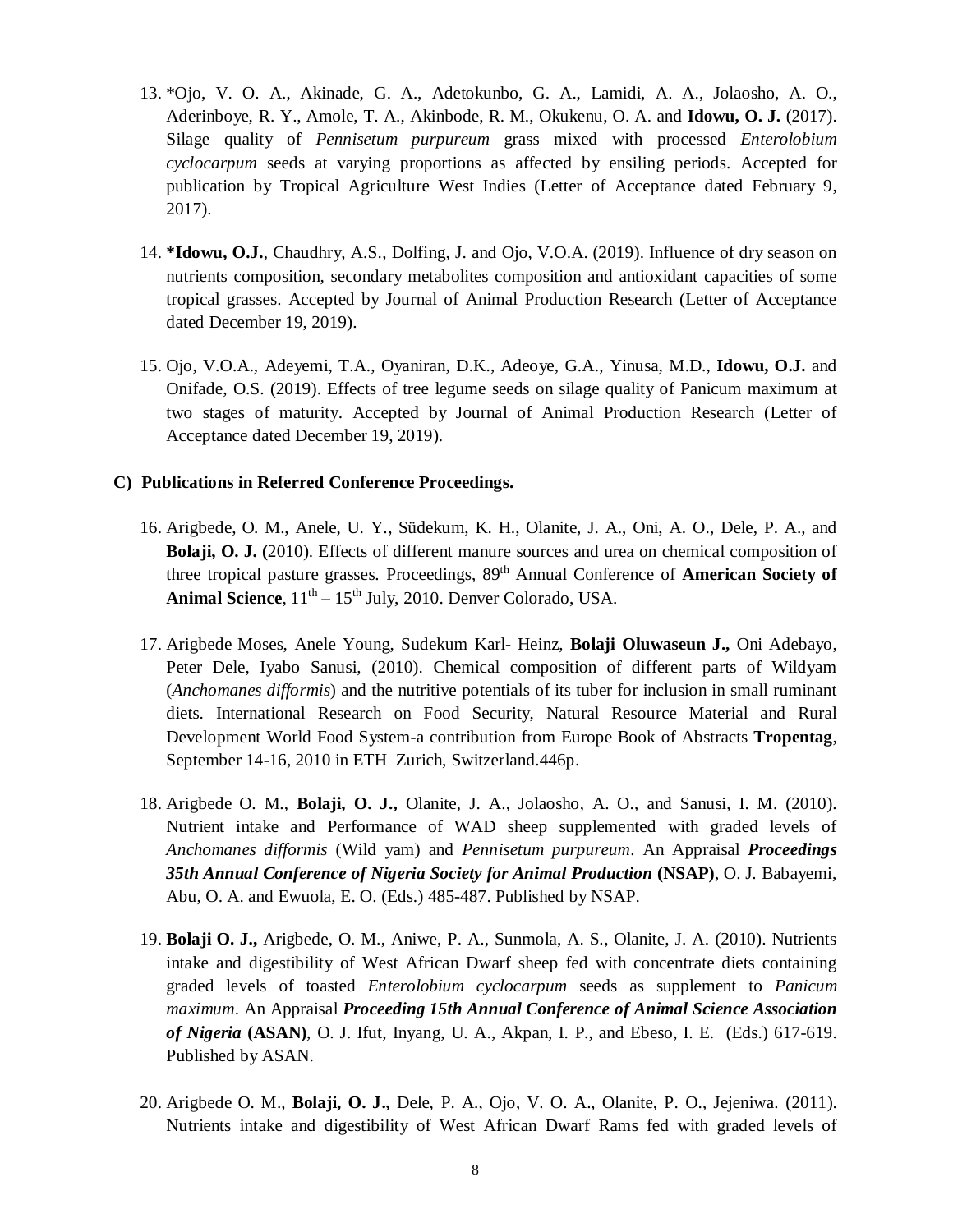molasses and *Enterolobium cyclocarpum* seeds based concentrate diets as supplement to *Panicum maximum.* An Appraisal *Proceedings 36th Annual Conference of Nigeria Society for Animal Production* **(NSAP)**, I. A. Adeniji, Olatunji, E. A. and Gana, E. S. (Eds.) 519-522. Published by NSAP.

- 21. Adeoye S. A., Ojo, J. A., Olanite, P. A., Dele, T. A., Amole, **Bolaji, O. J.,** Ike, K. A., Ogundele, S. O., and Ogunlolu, B. T. (2011). Effects of grass spacing and time of sowing legume on dry matter yield and legume seed production of Brachiaria *decumbens, Tephrosia bracteolata* pasture. An Appraisal *Proceedings 36th Annual Conference of Nigeria Society for Animal Production* **(NSAP)**, I. A. Adeniji, Olatunji, E. A. and Gana, E. S. (Eds.) 492-494. Published by NSAP
- 22. Olanite J. A., Dele, P. A., Ojo, V. O. A., Adeoye, S. A., Amole, T. A., **Bolaji, O. J.,** Ogunlolu B. T., and Adelu, A. R. (2011). Effect of sprinkling and spot irrigation on the growth and biomass yield of three grasses. An Appraisal *Proceedings 36th Annual Conference of Nigeria Society for Animal Production* **(NSAP),** I. A. Adeniji, Olatunji, E. A. and Gana, E. S. (Eds.) 578-579. Published by NSAP.
- 23. Ojo V. O. A., Jolaosho, A. O., Dele, P. A., Amole, T. A., Adeoye, S. A., **Bolaji**, **O. J.,**  Ogunsakin, A., Ogunlolu, B. T., and Ogundele, S.O. (2011). Effect of farmyard manures application and harvesting time on the growth and dry matter yield of F1 Pennisetum hybrid. An Appraisal *Proceedings 36th Annual Conference of Nigeria Society for Animal Production* **(NSAP)**, I. A. Adeniji, Olatunji, E. A. and Gana, E. S. (Eds.) 575-577. Published by NSAP.
- 24. Ojo, V. O. A., Jolaosho, A. O., Onifade, O. S.,Olanite, J. A., Dele, P. A., Omosanyin, O. O., Amole, T. A., Adeoye, S. A., **Bolaji, O. J.,** and Ogunlolu, B. T. (2011). Evaluation of forage productivity from different topography and land use in Western Nigeria. **IX International Rangeland Congress**, S. R. Feldman, G. E. Oliva and M. B. Sacido (Eds.) 449. Published by IRC.
- 25. Olanite, J. A., Adeoye, S. A., Ojo, V. O. A., Amole, T. A., Dele, P. A., Ike, K. A., Ogundele, S. O., **Bolaji, O. J.** and Ogunlolu, B. T. (2011). Estimation of the dry matter and botanical composition of the natural pastures in South West, Nigeria. **IX International Rangeland Congress**, S. R. Feldman, G. E. Oliva and M. B. Sacido (Eds.) 301. Published by IRC.
- 26. Amole, T. A., Oduguwa, B. O., Jolaosho, A. O., Shittu, O., Arigbede, O. M., Olanite, J. A., Ojo, V. O. A., Dele, P. A. and **Idowu, O. J.** (2012). Nutrient composition of Panicum maximum and cowpea haulms pellets at different ratios. An Appraisal *Proceedings 17th Annual Conference of Animal Science Association of Nigeria* **(ASAN),** Akpa, G. N., Dairo, F. A. S., Bawa, G. S., Solomon, I. P., Amaefuele, K. U., Odunsi, A. A. and Ladokun, A. O. (Eds.) 555-558. Published by ASAN.
- 27. **Idowu O. J.**, Arigbede, O. M., Olanite, J. A., Ojo, V. O. A., and Adeoye, S. A. (2013). Effect of Plant spacing and Organic Manure on growth performance of *T. africana* Var. Decne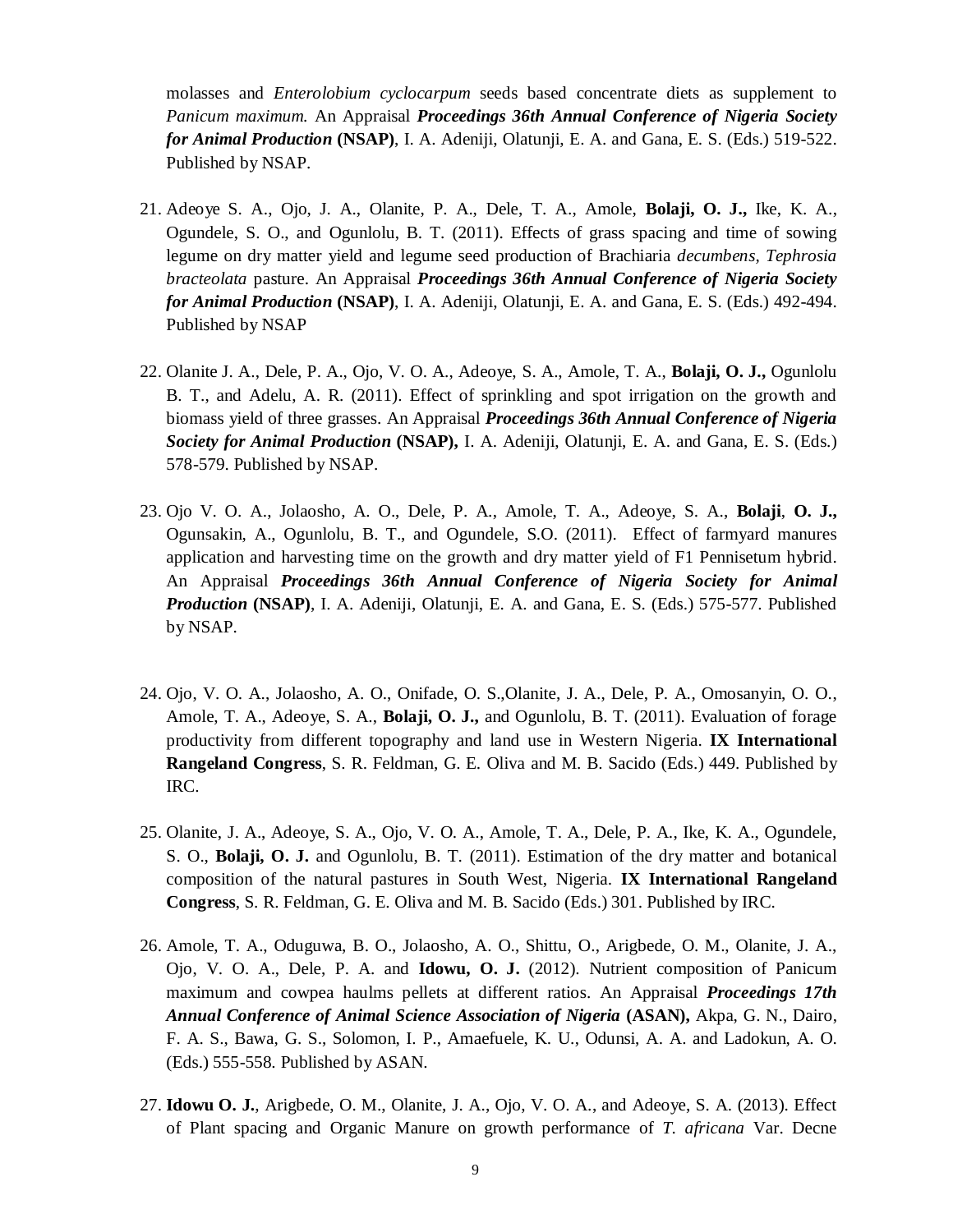seedlings. An Appraisal *Proceedings 38th Annual Conference of Nigeria Society for Animal Production* **(NSAP)**, B. M. Oruwari, Alawa, J. P., Oji, U. I., Owen, O.J. and George, O. S. (Eds.) 436-439. Published by NSAP

- 28. Amole, T. A, Adepoju, O., Odunuga, S., Adegunwa, O. B. O., Jolaosho, A. O., Ojo, V. O. A., Dele, P. A., **Idowu**, **O. J.,** Shittu, O., Odeyemi, A. J., Toviesi, D. P., and Famakinde, S. A. (2013). Acceptability of pelleted *Panicum Maximum* and Pennisetum Purpureus by calves as influenced by age and methods of feeding. An Appraisal *Proceedings 38th Annual Conference of Nigeria Society of Animal Production* **(NSAP)**, B. M. Oruwari, Alawa, J. P., Oji, U. I., Owen, O.J. and George, O. S. (Eds.) 425-428. Published by NSAP.
- 29. Aderinboye, R. Y., Nwoke, U. K., Onwuka, O. F. I., Isah, O. A., Oni, A.O., **Bolaji**, **O. J.,**  Oduguwa, B. O. (2013). Evaluation of *Moringa Oleifera* leaves, twigs and pods as supplemental feed resources for sheep on grass based diet. **Proceedings of the British Society of Animal Science**, S. Athanasiadou, Chaudhry, A. S., Denwood, M., Eckersall, D. P., Flockhart, J., Kenny, D. A., King, T., Mather, A., Mayes, R. W., Nash, D. M., Richardson, R. I., Rooke, J. A., Rymer, C., Sinclair, K., Steele, M. A., Waters, S., Wolf, B. T. and Wylie, A. R. G. (Eds.). 58. Published by Cambridge University Press.
- 30. Ojo, V. O. A., Adeoye, S. A., Arigbede, O. M., Dele, P. A., Amole, T. A., **Idowu**, **O. J.,**  Adigun, M. A., Oduguwa, B. O. (2013). Comparison of seasonal effects on the chemical composition of *Panicum Maximum* and *Moringa Oleifera* mixture. **Proceedings of the British Society of Animal Science**, S. Athanasiadou, Chaudhry, A. S., Denwood, M., Eckersall, D. P., Flockhart, J., Kenny, D. A., King, T., Mather, A., Mayes, R. W., Nash, D. M., Richardson, R. I., Rooke, J. A., Rymer, C., Sinclair, K., Steele, M. A., Waters, S., Wolf, B. T. and Wylie, A. R. G. (Eds.) 41. Published by Cambridge University Press.
- 31. **Bolaji Oluwaseun** , Arigbede Moses, Olanite Jimoh. (2013). Effect of organic manure on seedling growth and chemical composition of *Treculia africana* Var. decne seedlings. **Tropentag**, September 147-19, 2013 in University of Hohenheim, Hohenheim, Germany, 2013. Eric Tielkes (Ed.) 245.
- 32. **\*Bolaji, O. J.,** Chaudhry, A. S., and Dolfing, J. (2015). Chemical evaluation of selected Nigerian matured forages for their use in ruminant diets. **Proceeding of the British Society of Animal Science**, S. Athanasiadou, Chaudhry, A. S., Chikunya, S., Denwood, M., Flockhart, J., Flynn, R., Gibbons, J., Houdijk, J. G. M., Kenny, D. A., Mather, A., Mayes, R. W., McNeilly, T., Nash, D. M., Richardson, R. I., Rooke, J. A., Rose, M. T., Steele, M. A., Rymer, C., Wall, E., Wolf, B. T. and Wylie, A. R. G. (Eds.) 112. Published by Cambridge University Press.
- 33. \*Adelusi, O. O., Onwuka, C. F. I., **Idowu, O. J.,** Aderinboye, R. Y., and Ojo, V. O. A. (2015). *In vitro* gas production and methane reduction in *Panicum maximum* incubated with palm kernel oil. **Proceeding of the British Society of Animal Science**, S. Athanasiadou, Chaudhry, A. S., Chikunya, S., Denwood, M., Flockhart, J., Flynn, R., Gibbons, J., Houdijk, J. G. M., Kenny, D. A., Mather, A., Mayes, R. W., McNeilly, T., Nash, D. M., Richardson, R. I., Rooke, J. A., Rose, M. T., Steele, M. A., Rymer, C., Wall, E., Wolf, B. T. and Wylie, A. R. G. (Eds.) 206. Published by Cambridge University Press.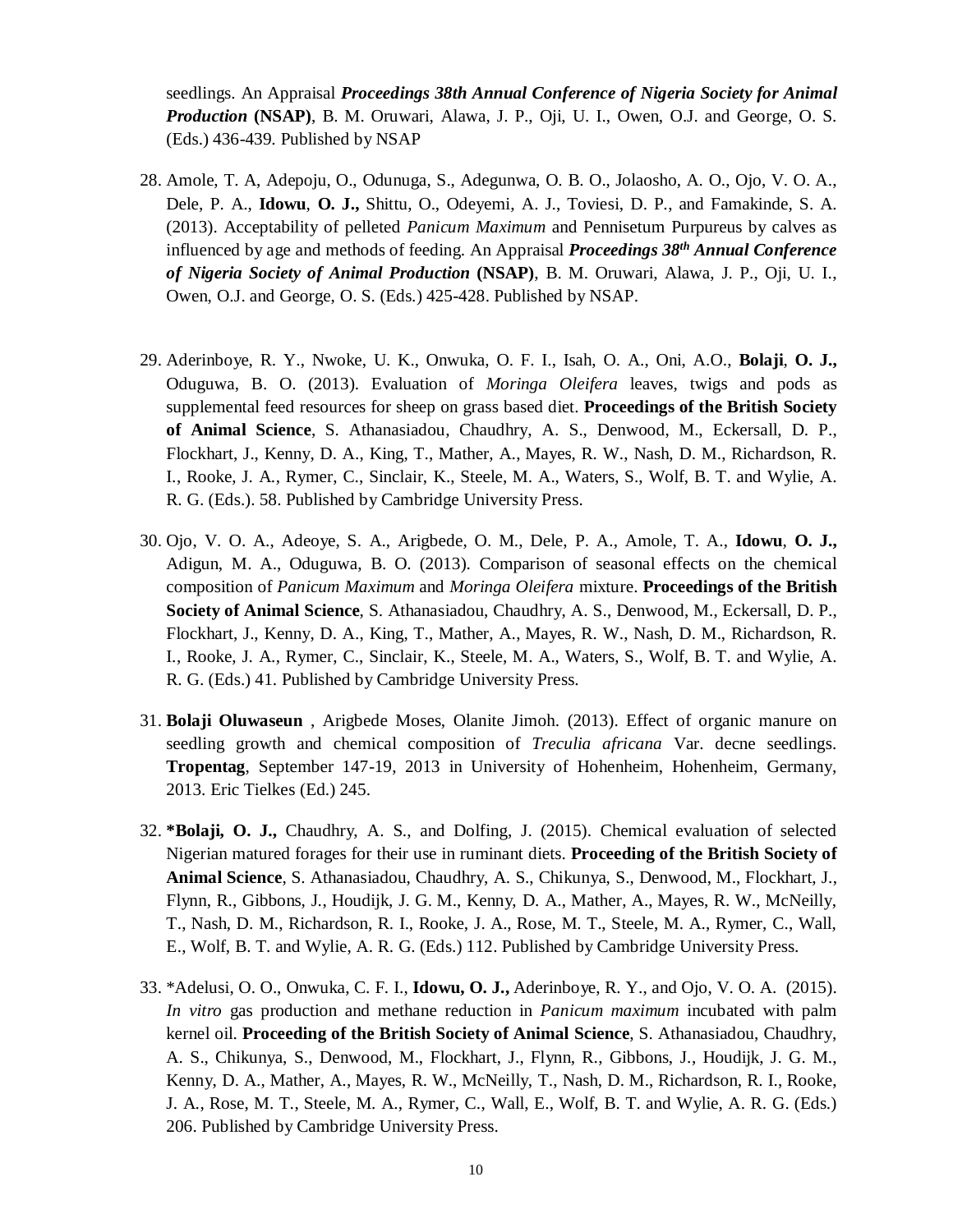- 34. \***Bolaji, O. J.,** Chaudhry, A. S., and Dolfing, J. (2016). *In vitro* degradability of selected Nigerian forages for their use in ruminant diets. **67th Annual Meeting of the European Federation of Animal Science (EAAP)**, E., Strandberg, Van Duinkerken, G., Spoolder, H., Sauerwein, H., Tichit, M., Klopčič, M., Conington, J., Lauridsen, C., Santos, A., and Pollott, G. 410. Published by Wageningen Academic.
- 35. **\*Bolaji, O. J.,** Chaudhry, A. S., and Dolfing, J. (2017). Fungal treatment effect on the chemical composition of matured forages for their use in ruminant diets. **68th Annual Meeting of the European Federation of Animal Science (EAAP)**, (Letter of Acceptance dated April 24, 2017).
- 36. **\*Idowu O.J.,** Chaudhry, A.S., and Dolfing, J. (2020). Investigation of growth conditions on the laccase activity of Pleurotus ostreatus and Ceriporiopsis rivulosus during low quality forage upgrade as possible dry season feed. **45th Annual Conference of the Nigerian Society for Animal Production (NSAP)**, (Letter of Acceptance dated January 20, 2020).

# **10. MAJOR CONFERENCES ATTENDED WITH PAPERS READ**

1. *Proceedings of the 67th Annual Meeting of the European Federation of Animal Science (EAAP) held at Belfast, United Kingdom, 29th August – 2 nd September 2016***.** E., Strandberg, Van Duinkerken, G., Spoolder, H., Sauerwein, H., Tichit, M., Klopčič, M., Conington, J., Lauridsen, C., Santos, A., and Pollott, G. (Eds.)

**Bolaji, O. J.,** Chaudhry, A. S., and Dolfing, J. (2016). *In vitro* degradability of selected Nigerian forages for their use in ruminant diets. Pp 410.

2. *Proceeding of the British Society of Animal Science (BSAS), Annual Conference, Science with Impact held in Chester, UK, 14- 15th of April 2015.* S. Athanasiadou, Chaudhry, A. S., Chikunya, S., Denwood, M., Flockhart, J., Flynn, R., Gibbons, J., Houdijk, J. G. M., Kenny, D. A., Mather, A., Mayes, R. W., McNeilly, T., Nash, D. M., Richardson, R. I., Rooke, J. A., Rose, M. T., Steele, M. A., Rymer, C., Wall, E., Wolf, B. T. and Wylie, A. R. G. (Eds.)

Paper read

**Bolaji, O. J.,** Chaudhry, A. S., and Dolfing, J. (2015). Chemical evaluation of selected Nigerian matured forages for their use in ruminant diets. Pp 112.

3. *Proceeding of the British Society of Animal Science (BSAS), Annual Conference, Science with Impact held in Chester, United Kingdom, 14- 15th of April 2015.* S. Athanasiadou, Chaudhry, A. S., Chikunya, S., Denwood, M., Flockhart, J., Flynn, R., Gibbons, J., Houdijk, J. G. M., Kenny, D. A., Mather, A., Mayes, R. W., McNeilly, T., Nash, D. M., Richardson, R. I., Rooke, J. A., Rose, M. T., Steele, M. A., Rymer, C., Wall, E., Wolf, B. T. and Wylie, A. R. G. (Eds.)

Paper read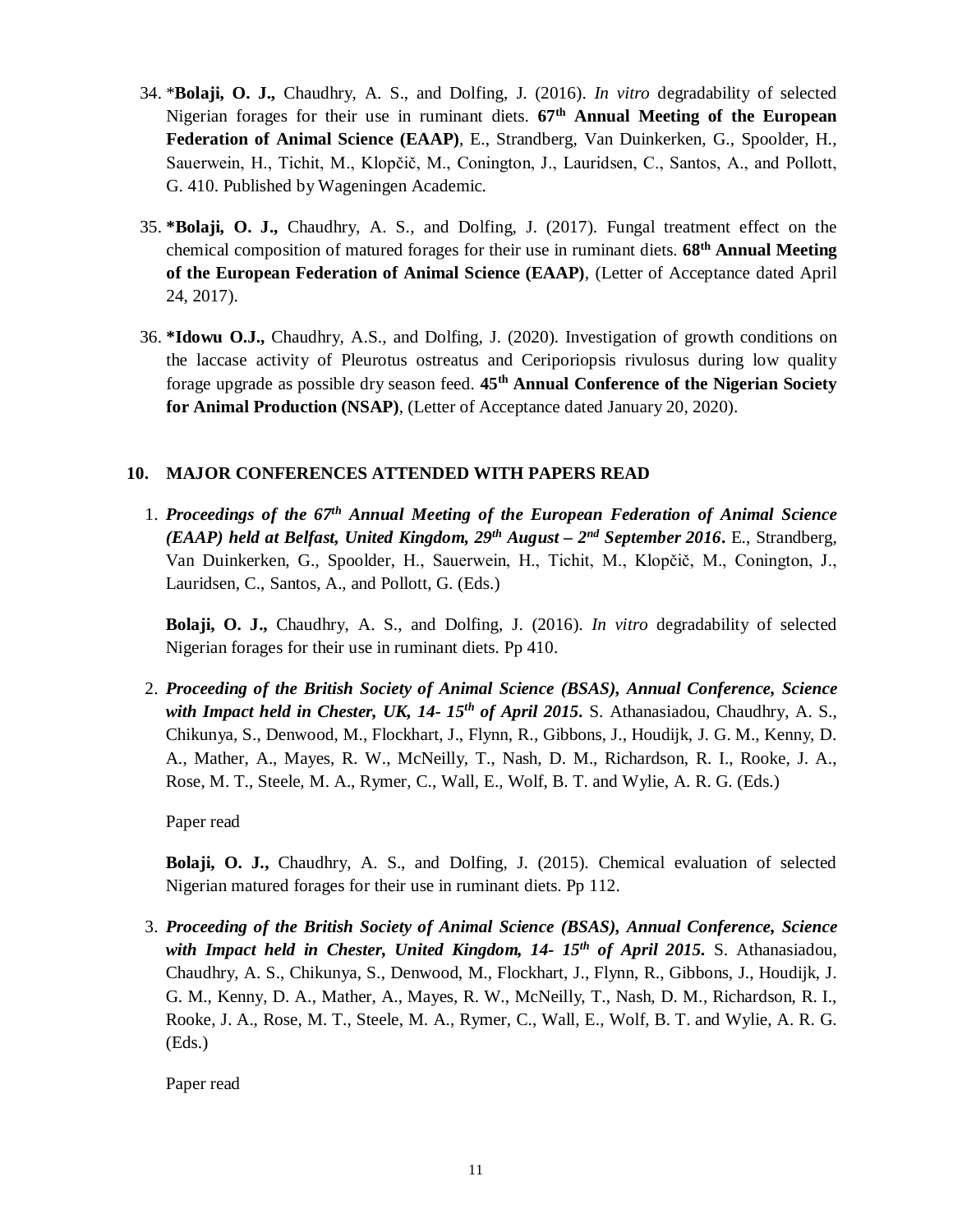Adelusi, O. O., Onwuka, C. F. I., **Idowu, O. J.,** Aderinboye, R. Y., and Ojo, V. O. A. (2015). *In vitro* gas production and methane reduction in *Panicum maximum* incubated with palm kernel oil. Pp 206.

4. *Proceeding of the 38th Conference of the Nigerian Society of Animal Production (NSAP),* **University of Port – Harcourt, held between 17 -20th of March, 2013.** B.M. Oruwari, J.P. Alawa, U.I. Oji, O.J. Owen and O.S. George (Eds.).

Paper read

**Idowu O. J.**, Arigbede, O. M., Olanite, J. A., Ojo, V. O. A., Adeoye, S. A. 2013. Effect of Plant spacing and Organic Manure on growth performance of *T. africana* Var. Decne seedlings. Pp. 436-439.

5. *Proceedings of the 36th Conference of Nigerian Society of Animal Production (NSAP),* **University of Abuja, held between 13 - 16th of March, 2011.** 1.A. Adeniji, E.A. Olatunji and E.S. Gana (Eds).

Paper read

Arigbede O. M., **Bolaji, O. J.,** Dele, P. A., Ojo, V. O. A., Olanite, P. O., Jejeniwa. 2011. Nutrients intake and digestibility of West African Dwarf Rams fed with graded levels of molasses and *Enterolobium cyclocarpum* seeds based concentrate diets as supplement to *Panicum maximum.* Pp 519-522.

6. *Proceedings of the 15th Annual Conference of Animal Science Association of Nigeria (ASAN)*. **University of Uyo, held between 13 – 16th September, 2010**. O. J. Ifut, U. A. Inyang, I. P. Akpan and I. E. Ebeso.

Paper read

**Bolaji O. J.,** Arigbede, O. M., Aniwe, P. A., Sunmola, A. S., Olanite, J. A. 2010. Nutrients intake and digestibility of West African Dwarf sheep fed with concentrate diets containing graded levels of toasted *Enterolobium cyclocarpum* seeds as supplement to *Panicum maximum.*  Pp 617-619.

7. *Proceedings of the 35th Conference of Nigerian Society of Animal Production (NSAP),* **University of Ibadan, held between 14 - 17th March, 2010**. O.J. Babayemi, Abu, O.A. and E.O. Ewuola (Eds).

Paper read

Arigbede O. M., **Bolaji, O. J.,** Olanite, J. A., Jolaosho, A. O., and Sanusi, I. M. 2009. Nutrient intake and Performance of WAD sheep supplemented with graded levels of *Anchomanes difformis* (Wild yam) and *Pennisetum purpureum*. Pp 485-487.